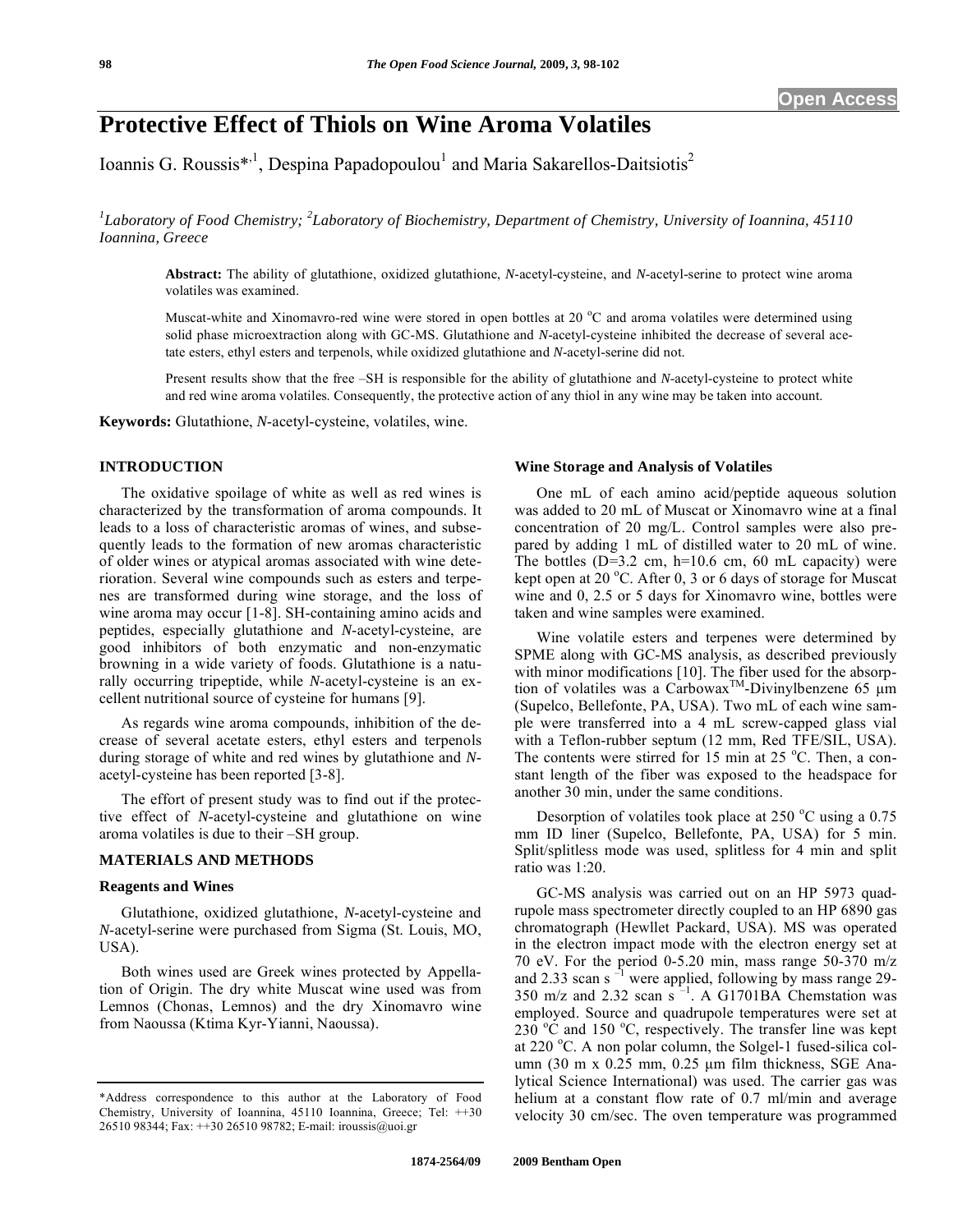from 35 °C for 8 min and then raised to 45, 150, 180 and 210 °C at rates of  $1.5 \div 2.0$ , 4.0 and  $2.6$  °C (min respectively. It C at rates of 1.5, 3.0, 4.0 and 3.6  $^{\circ}$ C / min, respectively. It was held at  $210\text{ °C}$  for 14.51 min.

All peaks were identified by comparing mass spectra to those obtained from Wiley 275 and NIST 98 libraries. Moreover, the identification of many peaks was confirmed with mass spectra and retention times of standard compounds determined in the same analysis conditions. Authentic standards used were: ethyl lactate, ethyl hexanoate, diethyl succinate, ethyl octanoate, ethyl decanoate, ethyl acetate, isoamyl acetate, 2-phenylethyl acetate, limonene (Merck, Darmstadt, Germany), linalool and  $\alpha$ -terpineol (Aldrich, Milwaukee, USA).

Semiquantitative relative data were determined using external standards. Phenylethyl acetate was used for acetate esters and ethyl esters, and linalool for terpenes.

## **Statistical Analysis**

Each experiment was repeated three times, and results reported here are the means of the three runs. The one way analysis of variance (ANOVA), using the Duncan test at a level of significance *p*<0.05 was used for the statistical analysis (SPSS 11.5).

### **RESULTS AND DISCUSSION**

The effect of *N*-acetyl-cysteine, *N*-acetyl-serine, glutathione and oxidized glutathione on aroma volatiles of a white and a red wine stored in open bottles at 20 $\,^{\circ}$ C was examined.

The effect of each amino acid/peptide on several ethyl esters, acetate esters and terpenes of Muscat-white and Xinomavro-red wine is reported in Tables **1** and **2**, respectively.

| Table 1. Effect of N-Acetyl-Cysteine, N-Acetyl-Serine, Glutathione and Oxidized Glutathione on the Relative Concentrations of |  |
|-------------------------------------------------------------------------------------------------------------------------------|--|
| Some Aroma Volatiles During Oxidative Storage of Muscat-White Wine at 20 °C                                                   |  |

| <b>Volatiles</b>     | <b>Control</b>                       | NAC                          | <b>NAS</b>                            | <b>GSH</b>                     | <b>GSSG</b>                           |  |
|----------------------|--------------------------------------|------------------------------|---------------------------------------|--------------------------------|---------------------------------------|--|
|                      |                                      |                              | 0 days                                |                                |                                       |  |
| Ethyl lactate        | $0.06^{Aa} \pm 0.01$                 | $0.05^{\text{ a}} \pm 0.02$  | $0.06^{\text{ a}} \pm 0.01$           | $0.06^{\text{ a}} \pm 0.01$    | $0.06^{\text{ a}} \pm 0.01$           |  |
| Diethyl succinate    | $0.24^{Aa} \pm 0.08$                 | $0.24^{\text{a}} \pm 0.07$   | $0.23^{\text{a}} \pm 0.06$            | $0.23^{\text{a}} \pm 0.07$     | $0.23^{\text{a}} \pm 0.07$            |  |
| Ethyl hexanoate      | $1.68^{Aa} \pm 0.74$                 | $1.55^{\text{a}} \pm 0.51$   | $1.62^{\text{a}} \pm 0.61$            | $1.65$ <sup>a</sup> ± 0.66     | $1.65$ <sup>a</sup> $\pm$ 0.57        |  |
| Ethyl octanoate      | 9.83 $^{Aa}$ ± 3.63                  | $9.39^{\text{ a}} \pm 3.57$  | $9.75^{\text{a}} \pm 3.61$            | $9.57^{\circ} \pm 3.44$        | $9.19^{\text{a}} \pm 3.25$            |  |
| Ethyl 9-decanoate    | $0.89^{Aa} \pm 0.41$                 | $0.94$ <sup>a</sup> ± 0.41   | $0.91^a \pm 0.40$                     | $0.86^{\text{ a}} \pm 0.38$    | $0.97^{\text{ a}} \pm 0.41$           |  |
| Ehtyl decanoate      | 4.49 $^{Aa}$ ± 2.11                  | $4.75$ <sup>a</sup> ± 1.67   | $4.32^{\text{a}} \pm 1.36$            | $4.54^{\text{a}} \pm 1.25$     | $4.26^{\text{a}} \pm 1.54$            |  |
| Ethyl acetate        | $0.13^{Aa^*} \pm 0.03^{**}$          | $0.13^a \pm 0.03$            | $0.14^a \pm 0.03$                     | $0.14^a \pm 0.03$              | $0.13^a \pm 0.02$                     |  |
| Isoamyl acetate      | $0.50^{Aa} \pm 0.19$                 | $0.50^{\mathrm{a}} \pm 0.04$ | $0.50^{\text{ a}} \pm 0.03$           | $0.52$ <sup>a</sup> ± 0.03     | $0.48^{\text{ a}} \pm 0.02$           |  |
| 2-phenylethylacetate | $0.09^{Aa} \pm 0.01$                 | $0.10^a \pm 0.01$            | $0.09^{\text{ a}} \pm 0.01$           | $0.09^{\text{ a}} \pm 0.01$    | $0.10^a \pm 0.01$                     |  |
| Linalool             | $0.88$ $^{\rm{Aa}}$ $\pm$ $0.20$     | $0.88^{\text{ a}} \pm 0.23$  | $0.91^a \pm 0.08$                     | $0.92$ <sup>a</sup> ± 0.05     | $0.94$ <sup>a</sup> $\pm$ 0.13        |  |
| $\alpha$ -terpineol  | $0.17^{Aa} \pm 0.01$                 | $0.17^{\text{ a}} \pm 0.02$  | $0.18^a \pm 0.01$                     | $0.18^a \pm 0.01$              | $0.19^{\text{ a}} \pm 0.01$           |  |
| Limonene             | $0.12^{Aa} \pm 0.03$                 | $0.09^{\text{ a}} \pm 0.01$  | $0.12^{\text{a}} \pm 0.02$            | $0.10^{a} \pm 0.01$            | $0.11^a \pm 0.01$                     |  |
|                      |                                      |                              | 3 days                                |                                |                                       |  |
| Ethyl lactate        | $0.05^{Aa} \pm 0.01$                 | $0.05^{\text{ a}} \pm 0.02$  | $0.05^{\text{ a}} \pm 0.01$           | $0.05^{\text{ a}} \pm 0.01$    | $0.05^{\text{ a}} \pm 0.01$           |  |
| Diethyl succinate    | $0.21^{Aa} \pm 0.07$                 | $0.23^{\text{a}} \pm 0.06$   | $0.20^{\text{ a}} \pm 0.05$           | $0.21^a \pm 0.06$              | $0.21^a \pm 0.07$                     |  |
| Ethyl hexanoate      | $0.10$ $^{\text{Ba}}$ $\pm$ $0.06$   | $0.25^{\mathrm{b}} \pm 0.06$ | $0.08^{\text{ a}} \pm 0.03$           | $0.22^{\text{ b}} \pm 0.01$    | $0.10$ $\mathrm{^a} \pm 0.02$         |  |
| Ethyl octanoate      | $0.78^{Ba} \pm 0.19$                 | $1.83^{b} \pm 0.33$          | $0.80 a \pm 0.14$                     | $1.51\,{}^{\rm b}\!\pm\!0.32$  | $0.74^{\text{a}} \pm 0.12$            |  |
| Ethyl 9-decanoate    | $0.16^{Ba} \pm 0.02$                 | $0.39^{\circ} \pm 0.08$      | $0.14^{\text{a}} \pm 0.02$            | $0.30^{b} \pm 0.05$            | $0.15^{\text{a}} \pm 0.03$            |  |
| Ehtyl decanoate      | $1.00^{Ba} \pm 0.17$                 | $2.01^{\circ} \pm 0.10$      | $0.91^a \pm 0.13$                     | $1.94^{\circ} \pm 0.27$        | $0.83^a \pm 0.11$                     |  |
| Ethyl acetate        | $0.04$ $^{\mathrm{Ba}}$ $\pm$ $0.02$ | $0.09^{\mathrm{b}} \pm 0.01$ | $0.04^a \pm 0.01$                     | $0.07^{\mathrm{b}} \pm 0.01$   | $0.04^{\text{a}} \pm 0.01$            |  |
| Isoamyl acetate      | $0.04$ $^{\mathrm{Ba}}$ $\pm$ $0.01$ | $0.11^{\circ} \pm 0.02$      | $0.05^{\text{ a}} \pm 0.01$           | $0.08^{b,c} \pm 0.00$          | $0.04^a \pm 0.01$                     |  |
| 2-phenylethylacetate | $0.06^{Ba} \pm 0.01$                 | $0.09^{\mathrm{b}} \pm 0.01$ | $0.06^{\text{ a}} \pm 0.01$           | $0.07^{a,b} \pm 0.01$          | $0.06^{\text{ a}} \pm 0.01$           |  |
| Linalool             | $0.65~^{\text{Ba}}\pm0.15$           | $0.83^{a,b} \pm 0.22$        | $0.62$ <sup>a</sup> ± 0.23            | $0.86$ $^{\rm b}$ $\pm$ $0.04$ | $0.64$ <sup>a</sup> $\pm 0.15$        |  |
| $\alpha$ -terpineol  | $0.11$ $^{\mathrm{Ba}}$ $\pm$ $0.02$ | $0.15^{\circ} \pm 0.02$      | $0.11^{a,b} \pm 0.01$                 | $0.14^{b,c} \pm 0.03$          | $0.11^{a,b} \pm 0.00$                 |  |
| Limonene             | $0.00^{Ba} \pm 0.00$                 | $0.02^{\circ} \pm 0.00$      | $0.00^{\text{ a}} \pm 0.00^{\text{}}$ | $0.01^{b} \pm 0.00$            | $0.00^{\text{ a}} \pm 0.00^{\text{}}$ |  |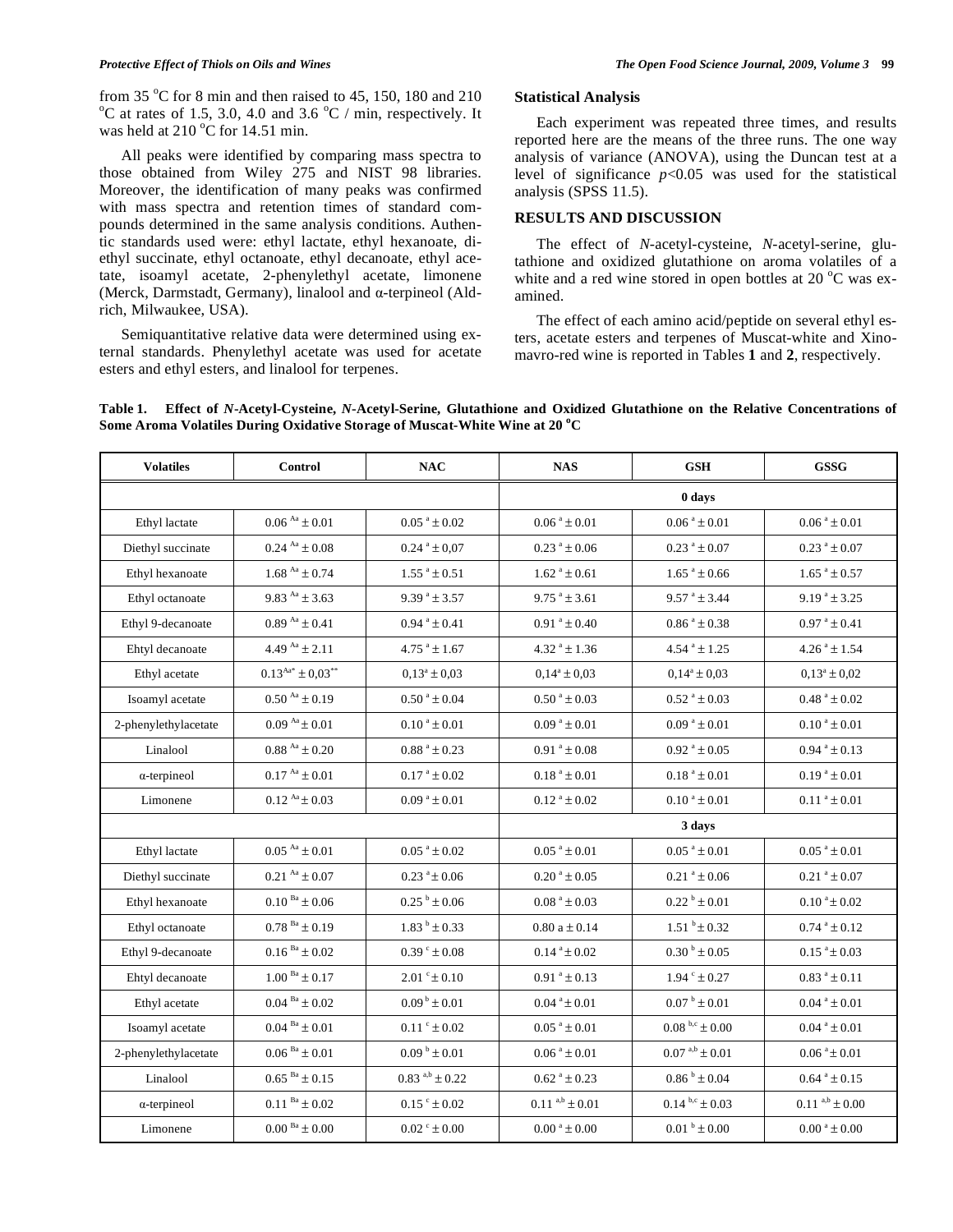(Table 1). Contd.....

| <b>Volatiles</b>     | Control                         | <b>NAC</b>                   | <b>NAS</b>                            | <b>GSH</b>                            | <b>GSSG</b>                           |
|----------------------|---------------------------------|------------------------------|---------------------------------------|---------------------------------------|---------------------------------------|
|                      |                                 |                              | 6 days                                |                                       |                                       |
| Ethyl lactate        | $0.05^{Aa} \pm 0.01$            | $0.04^{\text{ a}} \pm 0.01$  | $0.05^{\text{a}} \pm 0.02$            | $0.05^{\text{a}} \pm 0.02$            | $0.05^{\text{ a}} \pm 0.01$           |
| Diethyl succinate    | $0.20^{Aa} \pm 0.07$            | $0.22^{\text{a}} \pm 0.06$   | $0.18^{a} \pm 0.05$                   | $0.20^{\text{ a}} \pm 0.06$           | $0.19^{\text{ a}} \pm 0.08$           |
| Ethyl hexanoate      | $0.04^{Ba} \pm 0.00$            | $0.13^{b} \pm 0.04$          | $0.04^{\text{ a}} \pm 0.01$           | $0.10^{b} \pm 0.03$                   | $0.05^{\text{ a}} \pm 0.02$           |
| Ethyl octanoate      | $0.49^{Ba} \pm 0.04$            | $1.21^{\circ} \pm 0.25$      | $0.47^{\text{ a}} \pm 0.07$           | $0.84^{b} \pm 0.15$                   | $0.45^{\text{ a}} \pm 0.06$           |
| Ethyl 9-decanoate    | $0.08^{Ba,b} \pm 0.02$          | $0.20^{\circ} \pm 0.03$      | $0.06^{\text{ a}} \pm 0.01$           | $0.17^{\circ} \pm 0.03$               | $0.09^{a,b} \pm 0.02$                 |
| Ehtyl decanoate      | $0.49^{Bb} \pm 0.09$            | $0.98^{\circ} \pm 0.05$      | $0.36^{\text{ a}} \pm 0.03$           | $0.86^{\circ} \pm 0.05$               | $0.46^{a,b} \pm 0.04$                 |
| Ethyl acetate        | $0.03^{Ba} \pm 0.01$            | $0.06^{\mathrm{b}} \pm 0.01$ | $0.02^{\text{ a}} \pm 0.00$           | $0.05^{b} \pm 0.01$                   | $0.03^{\text{ a}} \pm 0.01$           |
| Isoamyl acetate      | $0.02^{Ba} \pm 0.00$            | $0.04^{\mathrm{b}} \pm 0.01$ | $0.02^{\text{a}} \pm 0.01$            | $0.03^{\text{a}} \pm 0.00$            | $0.02^{\text{a}} \pm 0.00$            |
| 2-phenylethylacetate | $0.04$ <sup>Ca</sup> $\pm$ 0.00 | $0.06^{\mathrm{b}} \pm 0.01$ | $0.03^{\text{a}} \pm 0.00$            | $0.05^{\mathrm{b}} \pm 0.00$          | $0.03^{\text{ a}} \pm 0.00$           |
| Linalool             | $0.48 Ca,b \pm 0.12$            | $0.76^{\circ} \pm 0.23$      | $0.45^{a,b} \pm 0.11$                 | $0.66^{b,c} \pm 0.03$                 | $0.36^{\text{ a}} \pm 0.00$           |
| $\alpha$ -terpineol  | $0.08Ca \pm 0.02$               | $0.14^{b} \pm 0.02$          | $0.08^{\text{ a}} \pm 0.00$           | $0.10^{\text{a}} \pm 0.02$            | $0.07^{\text{ a}} \pm 0.00$           |
| Limonene             | $0.00^{Ba} \pm 0.00$            | $0.01^{\mathrm{b}} \pm 0.00$ | $0.00^{\text{ a}} \pm 0.00^{\text{}}$ | $0.00^{\text{ a}} \pm 0.00^{\text{}}$ | $0.00^{\text{ a}} \pm 0.00^{\text{}}$ |

Esters are in mg/L as phenylethyl acetate, and terpenes are in mg/L as linalool.

Means are given with their standard deviation.

A, B, C: They were used in the comparison of volatiles of control wine at 0, 3 and 6 days of storage. Means that do not bear a common superscript differ significantly at p<0.05.

a, b, c: They were used in the comparison of volatiles of control wine and those containing each amino acid/peptide at the same sampling time (0, 3 or 6 days). Means that do not bear a common superscript differ significantly at  $p<0.05$ .

NAC=N-acetyl-cysteine; NAS=N-acetyl-serine; GSH=Glutathione; GSSG=Oxidized glutathione.

| Table 2. Effect of N-Acetyl-Cysteine, N-Acetyl-Serine, Glutathione, Oxidized Glutathione on the Relative Concentrations of Some |
|---------------------------------------------------------------------------------------------------------------------------------|
| Aroma Volatiles During Oxidative Storage of Xinomavro-Red Wine at 20 °C                                                         |

| <b>Volatiles</b>   | Control                         | <b>NAC</b>                   | <b>NAS</b>                  | <b>GSH</b>                            | <b>GSSG</b>                    |  |
|--------------------|---------------------------------|------------------------------|-----------------------------|---------------------------------------|--------------------------------|--|
|                    |                                 |                              | 0 days                      |                                       |                                |  |
| Ethyl lactate      | $0.21^{Aa} \pm 0.04$            | $0.19^{\text{a}} \pm 0.05$   | $0.20^{\text{a}} \pm 0.03$  | $0.18$ $^{\rm a} \pm 0.04$            | $0.19^{\text{a}} \pm 0.02$     |  |
| Dimethyl succinate | $1.38$ Aa $\pm 0.38$            | $1.30^a \pm 0.21$            | $1.29^{\text{a}} \pm 0.13$  | $1.34$ <sup>a</sup> ± 0.10            | $1.35$ <sup>a</sup> $\pm$ 0.24 |  |
| Ethyl hexanoate    | $0.55^{Aa} \pm 0.22$            | $0.52^{\text{a}} \pm 0.13$   | $0.58^{\text{a}} \pm 0.19$  | $0.55^{\text{a}} \pm 0.18$            | $0.53^{\text{a}} \pm 0.13$     |  |
| Ethyl octanoate    | $2.78^{Aa} \pm 1.21$            | $2.84^{\text{a}} \pm 1.39$   | $2.78^{\text{a}} \pm 1.18$  | $2.72$ <sup>a</sup> ± 1.02            | $2.31^a \pm 0.78$              |  |
| Ethyl decanoate    | $0.72^{Aa} \pm 0.29$            | $0.67^{\text{ a}} \pm 0.26$  | $0.72^{\text{a}} \pm 0.16$  | $0.75^{\text{a}} \pm 0.30^{\text{c}}$ | $0.74^{\text{a}} \pm 0.22$     |  |
| Ethyl acetate      | $0.19^{Aa*} \pm 0.12^{**}$      | $0.19^{\text{a}} \pm 0.07$   | $0.19^{\text{ a}} \pm 0.08$ | $0.18^{a} \pm 0.10$                   | $0.20^{\text{a}} \pm 0.11$     |  |
| Isoamyl acetate    | $0.14^{Aa} \pm 0.05$            | $0.14^{\text{a}} \pm 0.02$   | $0.15^{\text{a}} \pm 0.03$  | $0.15^{\text{a}} \pm 0.03$            | $0.14^{\text{a}} \pm 0.03$     |  |
|                    |                                 |                              |                             | 2.5 days                              |                                |  |
| Ethyl lactate      | $0.19^{Aa} \pm 0.06$            | $0.17^{\text{ a}} \pm 0.05$  | $0.18^{a} \pm 0.02$         | $0.16^{\text{a}} \pm 0.04$            | $0.18^{a} \pm 0.03$            |  |
| Dimethyl succinate | $1.29$ <sup>Aa</sup> $\pm$ 0.36 | $1.28^{\text{a}} \pm 0.23$   | $1.22^{\text{a}} \pm 0.11$  | $1.34^{\text{a}} \pm 0.10$            | $1.29^{\text{a}} \pm 0.22$     |  |
| Ethyl hexanoate    | $0.03^{Ba} \pm 0.01$            | $0.12^{b} \pm 0.03$          | $0.03^{\text{ a}} \pm 0.01$ | $0.12^{b} \pm 0.01$                   | $0.04^a \pm 0.01$              |  |
| Ethyl octanoate    | $0.12^{Ba} \pm 0.09$            | $0.69^{\mathrm{b}} \pm 0.32$ | $0.13^{a} \pm 0.04$         | $0.55^{a,b} \pm 0.59$                 | $0.10^a \pm 0.04$              |  |
| Ethyl decanoate    | $0.06^{Ba} \pm 0.01$            | $0.20^{b} \pm 0.08$          | $0.06^{\text{ a}} \pm 0.01$ | $0.16^{b} \pm 0.03$                   | $0.07^{\text{ a}} \pm 0.01$    |  |
| Ethyl acetate      | $0.05^{Ba} \pm 0.02$            | $0.11^{b} \pm 0.04$          | $0.05^{\text{ a}} \pm 0.02$ | $0.07^{a,b} \pm 0.03$                 | $0.05^{\text{a}} \pm 0.02$     |  |
| Isoamyl acetate    | $0.01^{Ba,b} \pm 0.01$          | $0.03^{\circ} \pm 0.00$      | $0.01^{a,b} \pm 0.00$       | $0.02^{b,c} \pm 0.00$                 | $0.01$ <sup>a</sup> ± 0.00     |  |
|                    |                                 |                              | 5 days                      |                                       |                                |  |
| Ethyl lactate      | $0.16^{Aa} \pm 0.04$            | $0.16^a \pm 0.04$            | $0.17^{\text{a}} \pm 0.04$  | $0.16^a \pm 0.04$                     | $0.16^a \pm 0.03$              |  |
| Dimethyl succinate | $1.33$ <sup>Aa</sup> $\pm$ 0.39 | $1.16^a \pm 0.20$            | $1.17^{\text{a}} \pm 0.10$  | $1.31^a \pm 0.11$                     | $1.25^{\text{a}} \pm 0.23$     |  |
| Ethyl hexanoate    | $0.01^{Ba} \pm 0.01$            | $0.09^{b} \pm 0.02$          | $0.01^a \pm 0.00$           | $0.08^{b} \pm 0.01$                   | $0.02^{\text{a}} \pm 0.01$     |  |
| Ethyl octanoate    | $0.07^{Ba} \pm 0.08$            | $0.51^{b} \pm 0.14$          | $0.08^{\text{ a}} \pm 0.05$ | $0.41$ $\mathrm{^{a,b}\pm0.41}$       | $0.06^{\text{ a}} \pm 0.04$    |  |
| Ethyl decanoate    | $0.01^{Ba} \pm 0.00$            | $0.13^{\circ} \pm 0.03$      | $0.03^{a,b} \pm 0.00$       | $0.10^{\circ} \pm 0.01$               | $0.02^{a,b} \pm 0.00$          |  |
| Ethyl acetate      | $0.01$ <sup>Ca</sup> $\pm$ 0.01 | $0.07^{\mathrm{b}} \pm 0.04$ | $0.02$ $^{\rm a} \pm 0.01$  | $0.04^{a,b} \pm 0.03$                 | $0.02$ $^{\rm a} \pm 0.00$     |  |
| Isoamyl acetate    | $0.01^{Ba} \pm 0.01$            | $0.01a \pm 0.01$             | $0.00^{\text{ a}} \pm 0.00$ | $0.01$ <sup>a</sup> ± 0.00            | $0.00^{\text{ a}} \pm 0.00$    |  |

Volatiles are in mg/L as phenylethyl acetate.

Means are given with their standard deviation.

A, B, C: They were used in the comparison of volatiles of control wine at 0, 3 and 6 days of storage. Means that do not bear a common superscript differ significantly at  $p<0.05$ .<br>a, b, c: They were used in the comparison a common superscript differ significantly at  $p<0.05$ .

NAC=N-acetyl-cysteine; NAS=N-acetyl-serine; GSH=Glutathione; GSSG=Oxidized glutathione.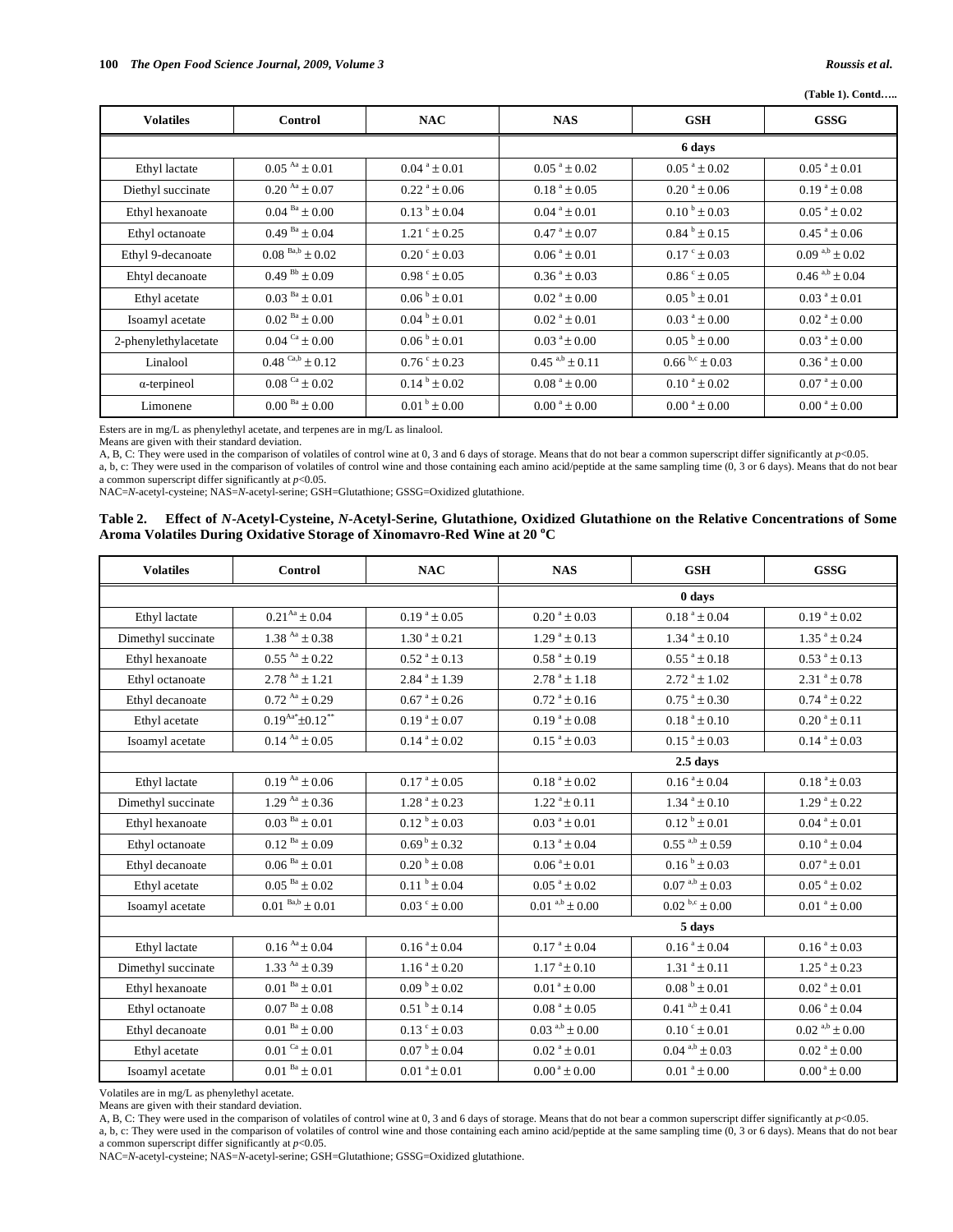The addition of each amino acid/peptide in each wine did not change the concentration of any volatile acetate, ethyl ester or terpene at t=0. In control wines, all volatiles determined decreased during wine storage, at a statistically significant level, with the exceptions of ethyl lactate and dimethyl succinate which did not change. *N*-acetyl-cysteine and glutathione inhibited the decrease of volatiles which decreased during storage of wines, while they did not affect the concentration of ethyl lactate and dimethyl succinate. In Muscat wine, both thiols inhibited the decrease of ethyl hexanoate, ethyl octanoate, ethyl-9-decanoate, ethyl decanoate, ethyl acetate, isoamyl acetate, 2-phenylethyl acetate, linalool, a-terpineol and limonene. In Xinomavro wine, they inhibited the decrease of ethyl hexanoate, ethyl octanoate, ethyl decanoate, ethyl acetate and isoamyl acetate. On the contrary, *N*-acetyl-serine and oxidized glutathione did not protect any volatile of Muscat or Xinomavro wine at any sampling time.

In present work, the protection of volatiles during wine storage by amino acids/peptides was studied. The main difference between *N*-acetyl-serine and *N*-acetyl-cysteine is that *N*-acetyl-serine contains the –OH group instead of the –SH group. Similarly, the main difference between oxidized glutathione and (reduced) glutathione is the absence of free –SH group in the former. Consequently, it can be concluded that the –SH group is essential for the protective effect of *N*acetyl-cysteine and glutathione on wine aroma volatiles.

Volatile losses may be because of oxidation and other chemical reactions. For example, ester content may be changed because of hydrolysis and esterification [11]. Moreover, ester oxidation by hydroxyl radical oxidationrelated processes has also been postulated by some authors [2]. Most monoterpene alcohols are replaced by terpene oxides, and linalool may be replaced by a-terpineol [12]. The inhibitory action of glutathione and *N*-acetyl-cysteine may be related to their antioxidant properties.

Glutathione is a naturally occurring tripeptide and a strong antioxidant. Except its protective effect on wine aroma volatiles, glutathione plays a crucial role in must oxidation. Glutathione increases with maturation of grape berries [13]. In must, the enzymatic oxidation product of caftaric acid can react with glutathione forming what is termed as grape reaction product. The grape reaction product terminates the oxidation process and subsequently limits oxidation [14]. Glutathione is assimilated by yeast during the beginning of fermentation and released at the end of alcoholic fermentation. Thirty days-post fermentation, glutathione levels can be as high or higher than in the initial juice. When lees are eliminated, the glutathione concentration diminishes rapidly. In new barrels, this reduction is even greater due to the oxidation effect of new wood. Glutathione levels in wine may be 2.5-5.0 mg/L or much higher 20-30 mg/L [4, 15-17]. It has been reported that the impact of glutathione on limiting the decrease of volatile esters and terpenes during aging is concentration dependent in the range 0- 20 mg/L [7]. Moreover, it is estimated that 20 mg/L of glutathione at the end of aging period is optimum for aroma protection [18]. All the above indicate that the management of glutathione may be highly important for wine quality, especially of white wine, by helping to preserve aroma.

Previously, it was reported that glutathione and *N*-acetylcysteine protect several wine aroma volatiles [2-8]. Present results show that the protective effect of glutathione and *N*acetyl-cysteine is due to their free –SH. Wines contain glutathione and other thiols too [15]. Based on present results, it may be said that any thiol present in wine may protect several wine aroma volatiles.

## **ACKNOWLEDGEMENT**

For this work, the GC-MS facilities of the Food Quality Certification Unit of the University of Ioannina have been used.

#### **REFERENCES**

- [1] Ferreira V, Escudero A, Fernadez P, Cacho JF. Changes in the profile of volatile compounds in wines stored under oxygen and their relationship with the browning process. Z Lebensm Unters Forsch A 1997; 205: 392-6.
- [2] Escudero A, Hernadez-Orte P, Cacho J, Ferreira V. Clues about the role of methional as character impact odorant of some oxidized wines. J Agric Food Chem 2000; 48: 4268-72.
- [3] Papadopoulou D, Roussis IG. Inhibition of the decline of linalool and a-terpineol in Muscat wines by glutathione and *N*-acetylcysteine. Ital J Food Sci 2001; 4: 413-9.
- [4] Dubourdieu D, Lavigne-Cruege V. The role of glutathione on the aromatic evolution of dry white wine. Vinidea Net Wine Internet Tech J 2004; 2: 1-9.
- [5] Roussis IG, Lambropoulos I, Papadopoulou D. Inhibition of the decline of volatile esters and terpenols during oxidative storage of Muscat-white and xinomavro-red wine by caffeic acid and *N*acetyl-cysteine. Food Chem 2005; 93: 485-92.
- [6] Roussis IG, Lambropoulos I, Tzimas P. Protection of volatiles of a wine with low sulphur dioxide by caffeic acid or glutathione. Am J Enol Vitic 2007; 58: 274-8.
- [7] Papadopoulou D, Roussis IG. Inhibition of the decrease of volatile esters and terpenes during storage of a white wine and a model wine medium by glutathione and *N*-acetyl-cysteine. Intern J Food Sci Technol 2008; 43: 1053-7.
- [8] Sergianitis S, Roussis IG. Protection of volatile esters and terpenes during storage of a white wine and a model wine medium by a mixture of *N*-acetyl-cysteine and caffeic acid. Eur Food Res Technol 2008; 227: 643-7.
- [9] Friedman M. Improvement in the safety of foods by SH-containing amino acids and peptides. A review. J Agric Food Chem 1994; 42: 3-20.
- [10] Lambropoulos I, Roussis IG. Inhibition of he decrease of volatile esters and terpenes during storage of wines and a model wine medium by wine phenolic extracts. Food Technol Biotechnol 2007; 45: 147-55.
- [11] Ramey DD, Ough CS. Volatile ester hydrolysis or formation during storage of model solutions and wines. J Agric Food Chem 1980; 28: 928-34.
- [12] Jackson SR. Wine Science. Principles and Applications.  $2<sup>nd</sup>$  ed. San Diego: Academic Press 1994.
- [13] Adams DO, Liyanage C. Glutathione increases in grape berries at the onset of ripening. Am J Enol Vitic 1993; 44: 333-8.
- [14] Cheynier V, Trousdale E, Singleton VL, Salgues M, Wylde R. Characterization of 2-S-glutathionyl caftaric acid and its hydrolysis in relation to grape wines. J Agric Food Chem 1986; 34: 217-21.
- [15] Park SK, Boulton RB, Noble AC. Automated HPLC analysis of glutathione and thiol-containing compounds in grape juice and wine using pre-column derivatization with fluorescence detection. Food Chem 2000; 68: 475-80.
- [16] Lavigne V, Pons A, Dubourdieu D. Assay of glutathione in must and wines using capillary electrophoresis and laser-induced fluorescence detection. Changes in concentration in dry white wines